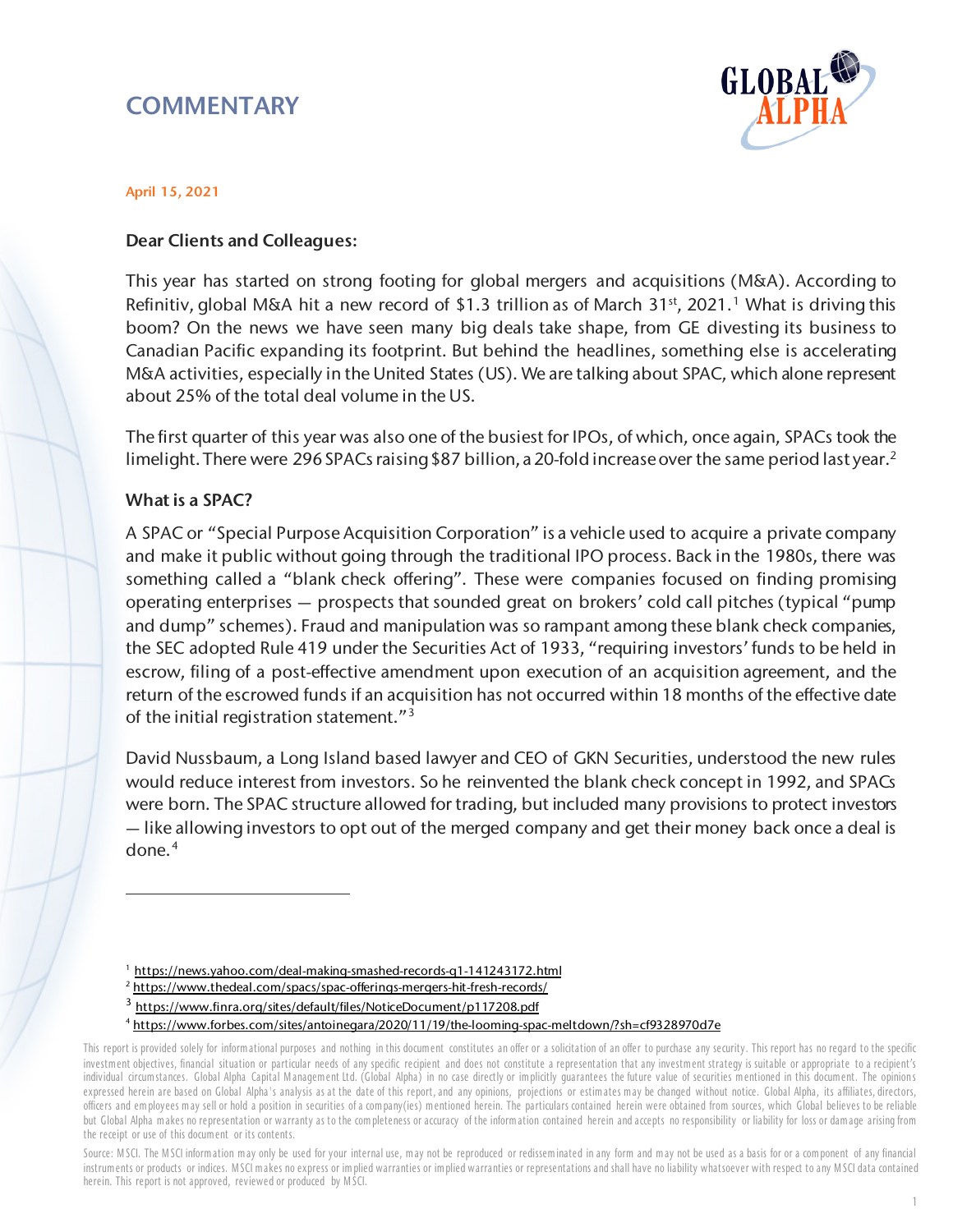# COMMENTARY CONT.



#### How do SPACs work?

First, a sponsor raises capital and incurs the cost of an IPO in a new shell company. To make the deal attractive to investors, the units are usually priced at \$10 each and provide a warrant to buy more shares. The sponsorthen has 12 to 24 months to find the target. If no target is found, or if the investors decide to vote "no" on the deal, the holders can redeem their investments.

#### We have seen this movie before

SPACs are in their third decade of existence. In the early 1990s, they were marketed as vehicles that helped small companies go public, while offering outsized favourable terms to their sponsors. In the late 90s, SPACs took a back seat. After all, why would a company do a reverse merger when you could easily raise money during the tech bubble? SPACs enjoyed a renaissance in late 2002, peaking at 66 IPOs just before the great financial crisis. They reappeared in early 2016, and have been going strong ever since. According to SPAC Analytics, in 2020, SPACs were 55% of IPOs, compared to 4% in 2013. So far this year, SPACs represent 79% of total IPOs.



This report is provided solely for informational purposes and nothing in this document constitutes an offer or a solicitation of an offer to purchase any security. This report has no regard to the specific investm ent objectives, financial situation or particular needs of any specific recipient and does not constitute a representation that any investm ent strategy is suitable or appropriate to a recipient's individual circumstances. Global Alpha Capital Management Ltd. (Global Alpha) in no case directly or implicitly guarantees the future value of securities mentioned in this document. The opinions expressed herein are based on Global Alpha's analysis as at the date of this report, and any opinions, projections or estimates may be changed without notice. Global Alpha, its affiliates, directors, officers and em ployees m ay sell or hold a position in securities of a com pany(ies) m entioned herein. The particulars contained herein were obtained from sources, which Global believes to be reliable but Global Alpha makes no representation or warranty as to the completeness or accuracy of the information contained herein and accepts no responsibility or liability for loss or dam age arising from the receipt or use of this docum ent or its contents.

Source: MSCI. The MSCI information may only be used for your internal use, may not be reproduced or redisseminated in any form and may not be used as a basis for or a component of any financial instrum ents or products or indices. MSCI makes no express or implied warranties or implied warranties or representations and shall have no liability whatsoever with respect to any MSCI data contained herein. This report is not approved, reviewed or produced by M SCI.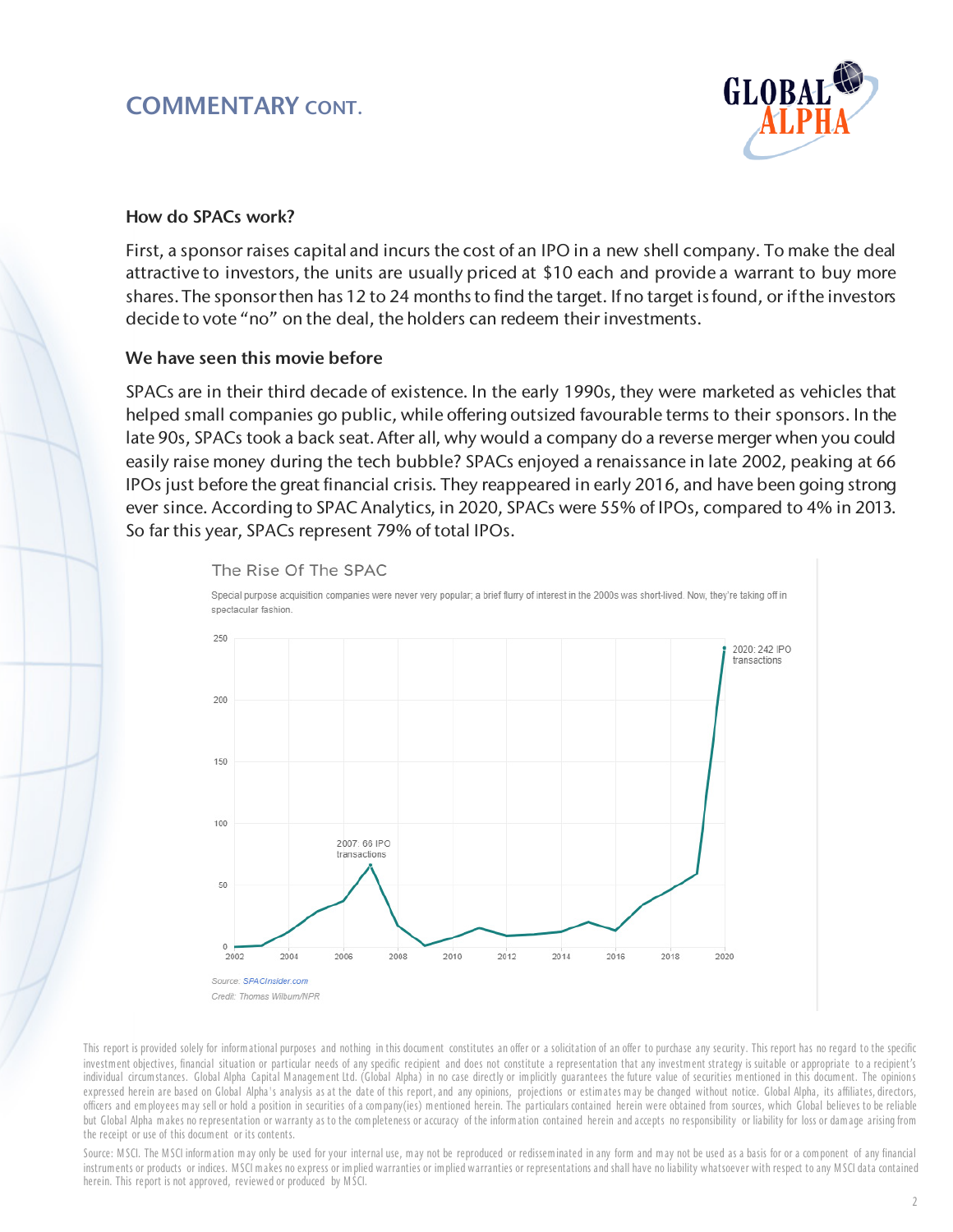# COMMENTARY CONT.



### SPACs versus a traditional IPO

SPACs are a pure genius way of going public. Since there is no identified target, a sponsor's prospectus has no information about the business or the strategy. On the other hand, an IPO roadshow raises a lot of questions and invites a lot of scrutiny from investors.

In an IPO, there is no guarantee on the final valuation of the company. With a SPAC, the IPO has been done, and you have negotiated the valuation of your company with the sponsor.

Cost could be another key factor. An IPO can cost anywhere between one to seven percent in fees for investment banks. With a SPAC, the underwriter may charge about five to six percent. However, there are other fees associated with the merger, which can end up being almost 20-25 percent of the total money the sponsor may raise.

### Why are SPACs so popular?

 $\overline{a}$ 

A recent Wall Street Journal article counted 61 sports-related SPACs formed this year alone, compared to just five in 2019.<sup>[5](#page-2-0)</sup> Athletes from Serena Williams, Stephen Curry, Naomi Osaka, Tony Hawk, Colin Kaepernick, and even Shaquille O'Neal, have shown interest in SPACs.

Everyone loves money, especially free money. SPAC founders and sponsors generally get about 20% of the shares of the SPAC as a fee for raising capital, finding the target, and, of course, giving it their brand name. Hedge Funds like it because they can use leverage to buy SPACs and also get preferential access to SPAC deals at the \$10 share price. Everyone else has to wait and likely pay a higher price.

Most investors don't read the annual reports of the companies they own, so they miss out on the fine print in the SPAC prospectus. For example, many are unaware of the lock-up period, which can be anywhere from six months to a year. Once the lock-up period is over, the floodgates open and add pressure to the stock price.

#### <sup>5</sup> <https://www.wsj.com/articles/the-celebrities-from-serena-williams-to-a-rod-fueling-the-spac-boom-11615973578>

Source: MSCI. The MSCI information may only be used for your internal use, may not be reproduced or redisseminated in any form and may not be used as a basis for or a component of any financial instruments or products or indices. MSCI makes no express or implied warranties or implied warranties or representations and shall have no liability whatsoever with respect to any MSCI data contained herein. This report is not approved, reviewed or produced by M SCI.

<span id="page-2-0"></span>This report is provided solely for informational purposes and nothing in this document constitutes an offer or a solicitation of an offer to purchase any security. This report has no regard to the specific investm ent objectives, financial situation or particular needs of any specific recipient and does not constitute a representation that any investm ent strategy is suitable or appropriate to a recipient's individual circum stances. Global Alpha Capital Management Ltd. (Global Alpha) in no case directly or implicitly guarantees the future value of securities mentioned in this document. The opinions expressed herein are based on Global Alpha's analysis as at the date of this report, and any opinions, projections or estimates may be changed without notice. Global Alpha, its affiliates, directors, officers and em ployees m ay sell or hold a position in securities of a com pany(ies) m entioned herein. The particulars contained herein were obtained from sources, which Global believes to be reliable but Global Alpha makes no representation or warranty as to the completeness or accuracy of the information contained herein and accepts no responsibility or liability for loss or damage arising from the receipt or use of this docum ent or its contents.